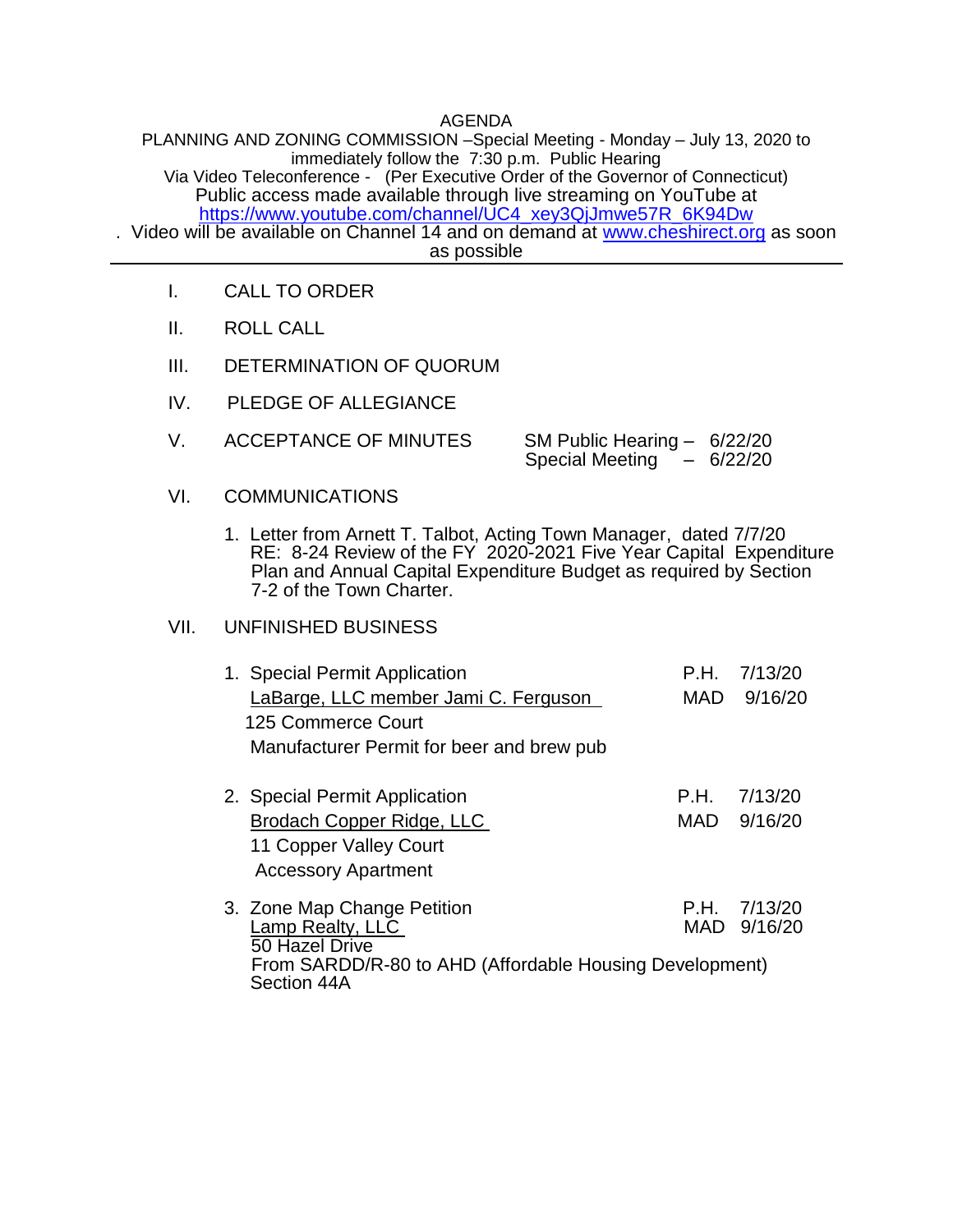- 4. Special Permit Application **P.H. 7/13/20**<br>Lamp Realty, LLC **MAD** 9/16/20 Lamp Realty, LLC 50 Hazel Drive Construction of a 114-unit affordable housing development (2 residential buildings)
- 5. TABLED APPLICATION(S):
	- a. Special Permit Application Richard Chevrolet /Jill Silverman Highland Avenue To construct a new building and parking area for Richard Chevrolet **TABLED FOR PUBLIC HEARING ON 7/27/20**
- VIII. NEW BUSINESS
- IX. ADJOURNMENT